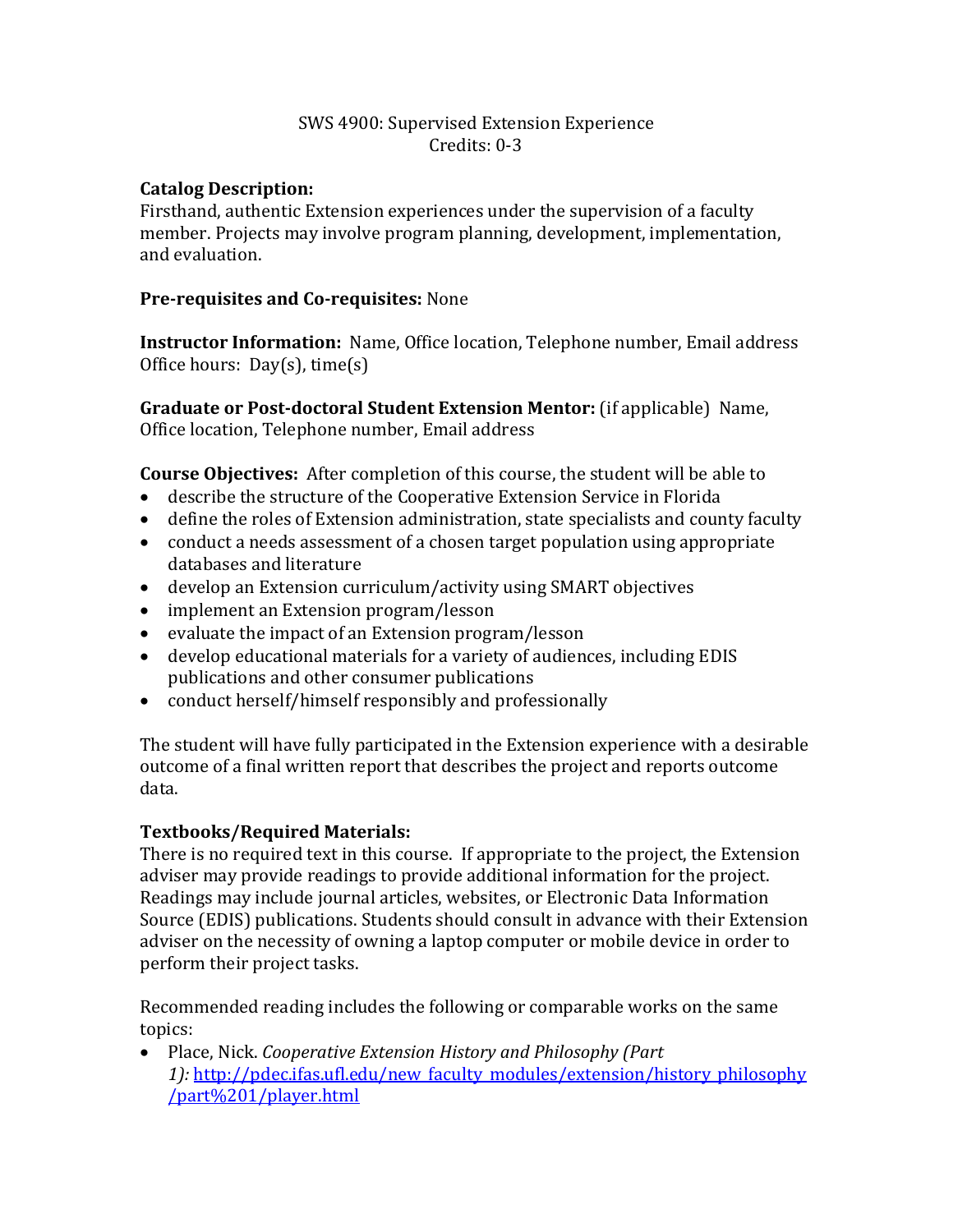- Rasmussen, Wayne. *Taking the University to the People* (1989)
- Program Development in Extension: EDIS publication series: [http://edis.ifas.ufl.edu/topic\\_program\\_development](http://edis.ifas.ufl.edu/topic_program_development)
- Ag Agent Handbook: EDIS publication series: [http://edis.ifas.ufl.edu/topic\\_ag\\_agent\\_handbook](http://edis.ifas.ufl.edu/topic_ag_agent_handbook)
- Program Evaluation: EDIS publication series: [http://edis.ifas.ufl.edu/topic\\_program\\_evaluation](http://edis.ifas.ufl.edu/topic_program_evaluation)
- Volunteer Development: EDIS publication series: [http://edis.ifas.ufl.edu/topic\\_volunteers](http://edis.ifas.ufl.edu/topic_volunteers)

# **Attendance Policy:**

Students participating in an Extension experience are expected to exercise a significant degree of autonomy in their work, completing tasks with relatively little direct oversight from their Extension adviser. Nevertheless, the student should dedicate a minimum number of hours on their project that is consistent with the total credit hours sought for the experience. Besides the minimum expectations outlined in this section of this syllabus, the faculty adviser may also have additional expectations for participation, including attendance at group meetings and individual meetings with the student.

*0 Credit Hours:* Students can enroll in this course for 0 credit hours. This situation would be preferred by students who are approaching a maximum number of credit hours toward their degree or who are unable to cover the cost of tuition for these credits. Students registering for 0 credit hours should carefully discuss with their faculty adviser the time expectations for completion of the requirements of the class, and these expectations should be clearly articulated on the Undergraduate Extension Experience Form.

NOTE: If the student is only enrolled in 0 credit hours of ALS XXXX in a given semester with no other courses, they will be charged for 1 credit hour of tuition and fees.

*1-3 Credit Hours:* Students are expected to devote a minimum of three hours per week of actual work in this class for each credit in which they are enrolled. Students can enroll in a total of 6 credit hours of this course during their undergraduate study at UF. Students should carefully discuss with their faculty adviser the time expectations for completion of the requirements of the class, and these expectations should be clearly articulated in the Undergraduate Extension Experience Form.

The policies for allowable absences and make-up work follow the university attendance

policies: [https://catalog.ufl.edu/ugrad/current/regulations/info/attendance.aspx.](https://catalog.ufl.edu/ugrad/current/regulations/info/attendance.aspx)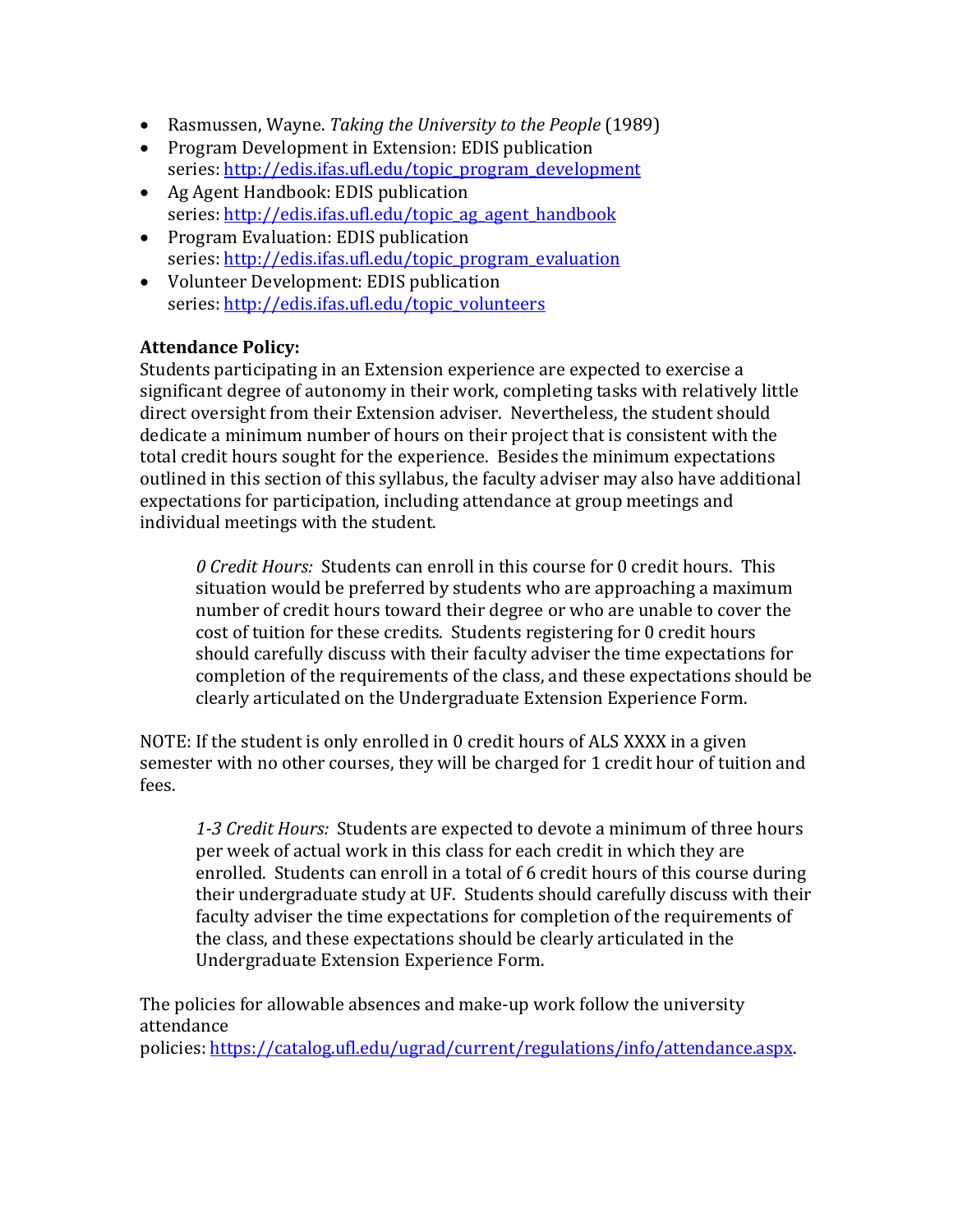## **Assessment:**

- 70% *Degree to which student meets expectations.* Expectations are to be established by the Extension adviser and student prior to the student's enrollment in this course. The agreed-upon expectations will be reflected on the Undergraduate Extension Experience Form signed by both the student and Extension adviser. The following is a minimum set of expectations for every student enrolled in this class for credit: i.) develop a project plan, ii.) perform Extension work either at the state or county level, iii.) write a project report. These minimum expectations as well as additional expectations (e.g., attendance at departmental seminars, participation in group meetings, etc.) are to be clearly established and articulated to the student by the Extension adviser prior to commencement of the Extension Experience.
- 15% *Quality of the final report.* The faculty adviser will provide clear expectations of the desired format, content, and deadlines of the final report. A final oral report may also be required. The faculty adviser will grade the final report.
- 15% *Attendance.*

Students will receive a final grade of satisfactory (S) or unsatisfactory (U) in this course. A grade of S will be assigned if a student achieves a cumulative score of 70% on the assessments above.

For more information on grades and grading policies, please visit[: http://www.registrar.ufl.edu/catalog/policies/regulationgrades.html](http://www.registrar.ufl.edu/catalog/policies/regulationgrades.html)

## **Academic Honesty**

As a student at the University of Florida, you have committed yourself to uphold the Honor Code, which includes the following pledge: "*We, the members of the University of Florida community, pledge to hold ourselves and our peers to the highest standards of honesty and integrity."* You are expected to exhibit behavior consistent with this commitment to the UF academic community, and on all work submitted for credit at the University of Florida, the following pledge is either required or implied: *"On my honor, I have neither given nor received unauthorized aid in doing this assignment*."

It is assumed that you will complete all work independently in each course unless the instructor provides explicit permission for you to collaborate on course tasks (e.g. assignments, papers, quizzes, exams). Furthermore, as part of your obligation to uphold the Honor Code, you should report any condition that facilitates academic misconduct to appropriate personnel. It is your individual responsibility to know and comply with all university policies and procedures regarding academic integrity and the Student Honor Code. Violations of the Honor Code at the University of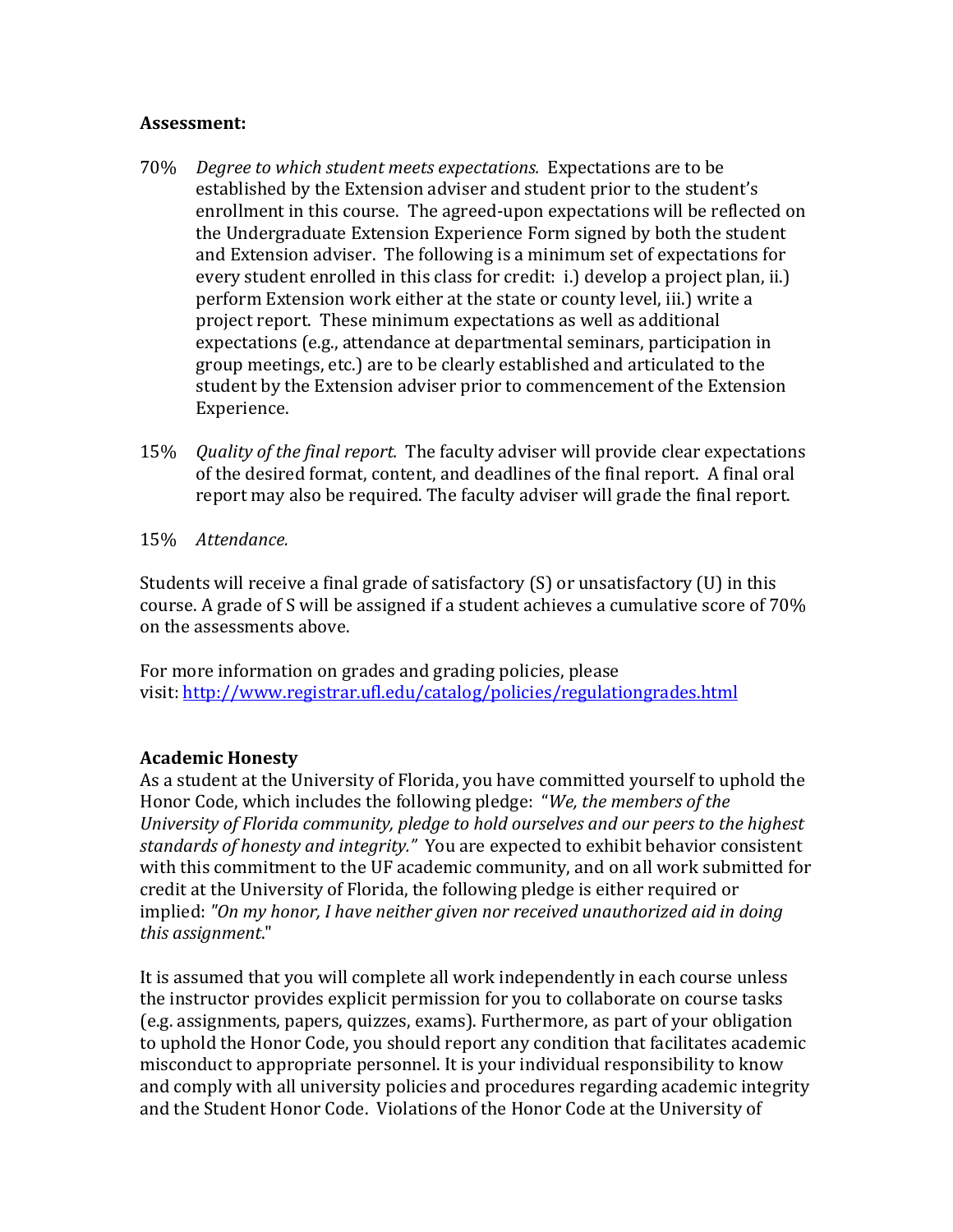Florida will not be tolerated. Violations will be reported to the Dean of Students Office for consideration of disciplinary action. For more information regarding the Student Honor Code, please

see[: http://www.dso.ufl.edu/SCCR/honorcodes/honorcode.php.](http://www.dso.ufl.edu/SCCR/honorcodes/honorcode.php)

## **Software Use:**

All faculty, staff and students of the university are required and expected to obey the laws and legal agreements governing software use. Failure to do so can lead to monetary damages and/or criminal penalties for the individual violator. Because such violations are also against university policies and rules, disciplinary action will be taken as appropriate.

# **Campus Helping Resources**

Students experiencing crises or personal problems that interfere with their general well-being are encouraged to utilize the university's counseling resources. The Counseling & Wellness Center provides confidential counseling services at no cost for currently enrolled students. Resources are available on campus for students having personal problems or lacking clear career or academic goals, which interfere with their academic performance.

• *University Counseling & Wellness Center, 3190 Radio Road, 352-392- 1575,* **[www.counseling.ufl.edu/cwc/](http://www.counseling.ufl.edu/cwc/)**

Counseling Services Groups and Workshops Outreach and Consultation Self-Help Library Training Programs Community Provider Database

• *Career Resource Center,* First Floor JWRU, 392-1601, **[www.crc.ufl.edu/](http://www.crc.ufl.edu/)**

# **Services for Students with Disabilities**

The Disability Resource Center coordinates the needed accommodations of students with disabilities. This includes registering disabilities, recommending academic accommodations within the classroom, accessing special adaptive computer equipment, providing interpretation services and mediating faculty-student disability related issues. Students requesting classroom accommodation must first register with the Dean of Students Office. The Dean of Students Office will provide documentation to the student who must then provide this documentation to the Instructor when requesting accommodation

0001 Reid Hall, 352-392-8565, **[www.dso.ufl.edu/drc/](http://www.dso.ufl.edu/drc/)**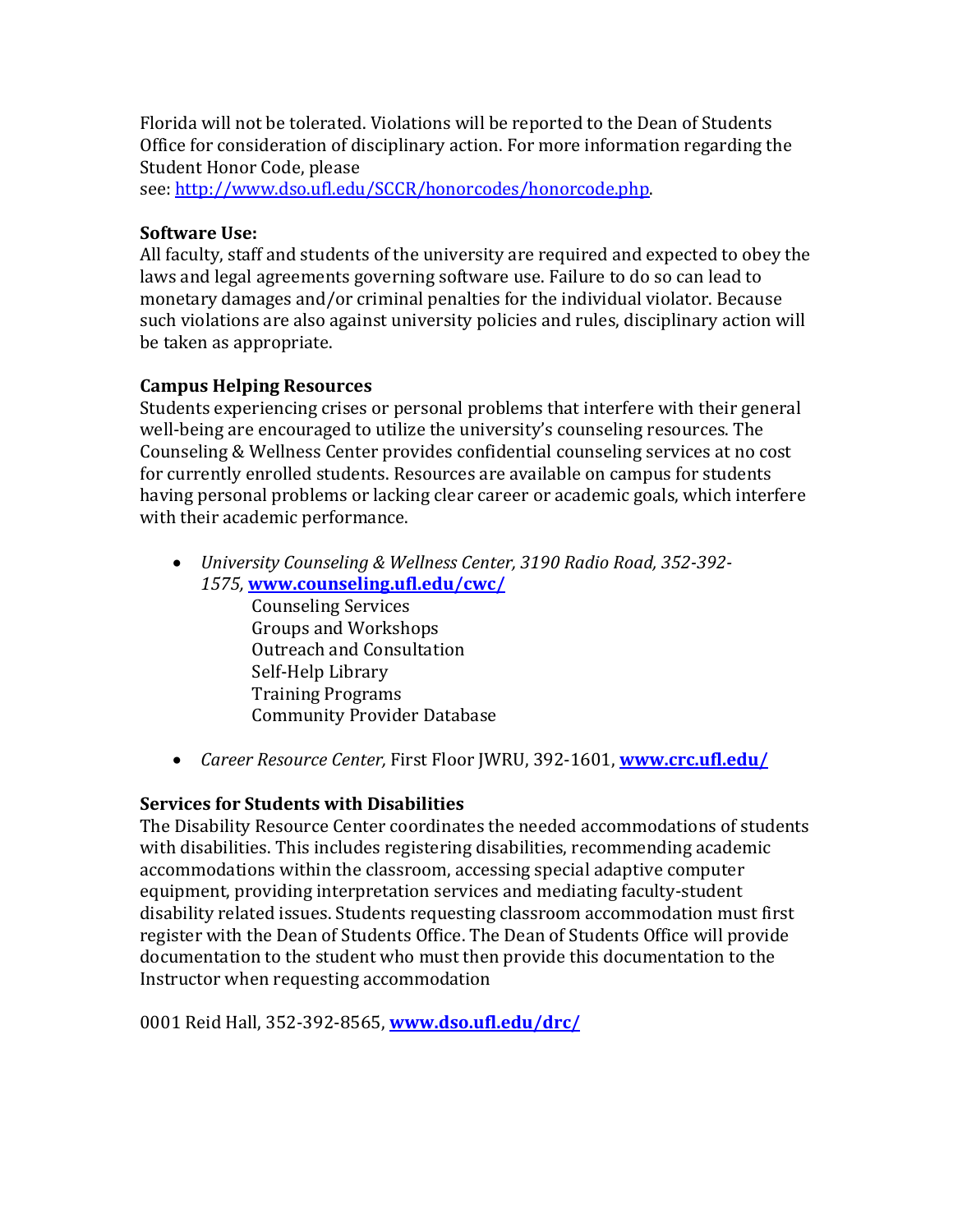## **COLLEGE OF AGRICULTURAL AND LIFE SCIENCES UNDERGRADUATE EXTENSION EXPERIENCE FORM**

Once this application is completed, the student should bring it to (room number in the department) and see your Academic Adviser to be registered in ALS XXXX.

### **Student Information (to be completed by the student applicant):**

Date: \_\_\_\_\_\_\_\_\_\_\_\_\_\_\_\_\_\_\_\_\_\_\_\_\_\_\_\_\_\_\_ Term: \_\_\_\_\_\_\_\_\_\_\_\_\_\_\_\_\_\_\_\_\_\_\_\_\_\_\_\_\_\_\_ Number of credits: \_\_\_\_\_\_\_\_\_\_\_\_\_\_\_\_\_\_\_\_\_\_\_\_\_\_\_\_\_ Name (last, first, middle initial): UFID Number:

| Name (last, m st, midule mitial). |                           | UITD NUMBEL.                     |
|-----------------------------------|---------------------------|----------------------------------|
| <b>Local Street Address:</b>      |                           |                                  |
| City, State, Zip Code             |                           | <b>Phone Number:</b>             |
| Major:                            | Current<br>Class/College: | <b>Expected Graduation Date:</b> |
| <b>Gatorlink E-mail Address:</b>  |                           |                                  |

### **BRIEF DESCRIPTION OF EXTENSION PROJECT AND EXPECTATIONS FOR COMPLETION:**

I have prepared the Extension Experience description above in consultation with my Extension adviser. I have read the responsibilities of the student included on this application, and agree to undertake these responsibilities.

**Student's Signature:\_\_\_\_\_\_\_\_\_\_\_\_\_\_\_\_\_\_\_\_\_\_\_\_\_\_\_\_\_\_\_\_\_\_\_\_\_\_\_\_\_\_\_\_\_\_\_\_\_\_\_\_\_\_\_\_\_\_\_\_\_\_\_\_\_**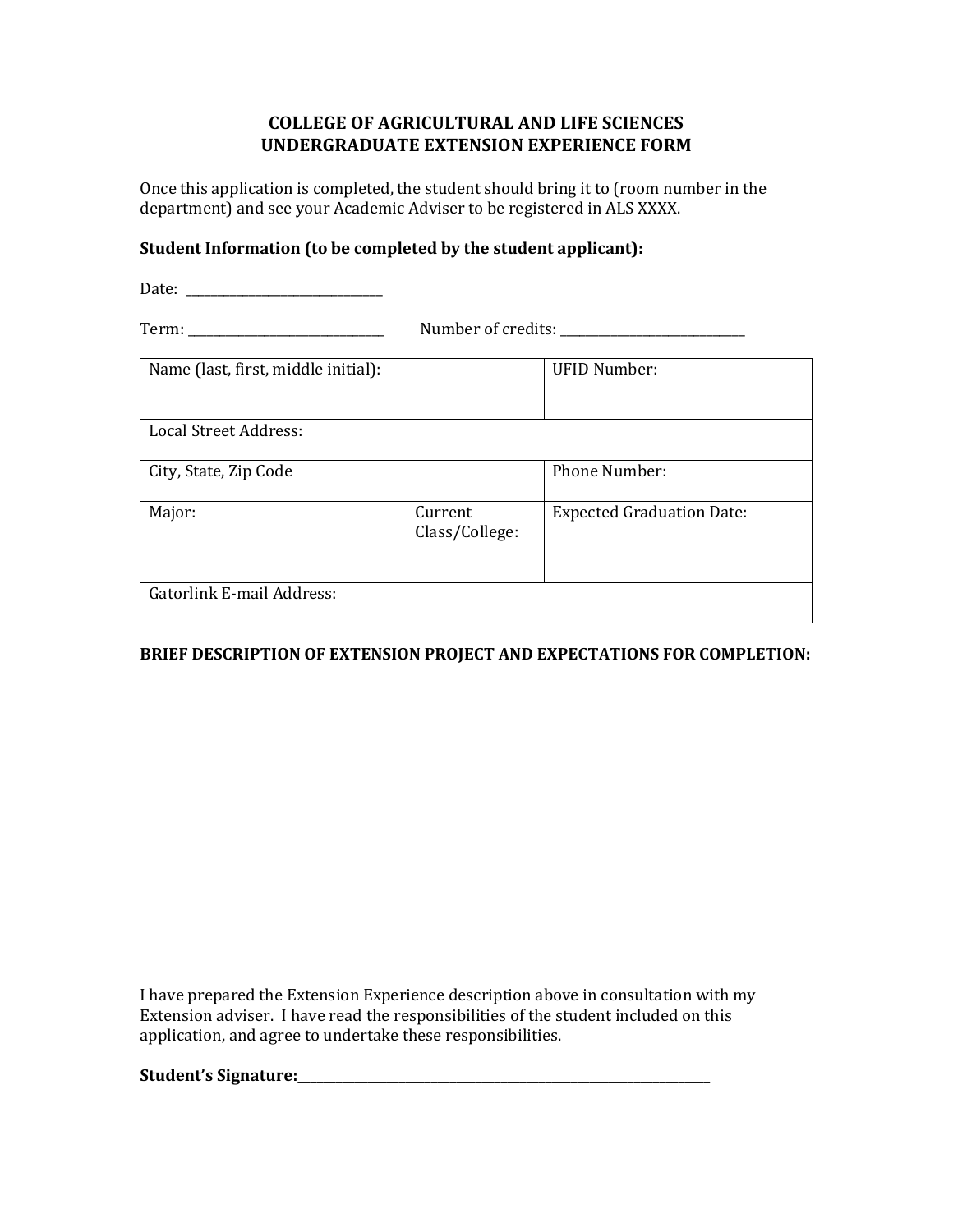### **Faculty Adviser Information (to be completed by Faculty Adviser):**

| Name:           | <b>College and Department:</b> |
|-----------------|--------------------------------|
| E-Mail Address: | Campus P.O. Box:               |

### **Graduate Student/Post-Doctoral Mentor (if applicable):**

| Name:           | College and Department: |
|-----------------|-------------------------|
| E-Mail Address: | Campus P.O. Box:        |

What are the expectations for the student's attendance in this project (e.g., estimated hours/week in the field, in seminars, group meetings, etc.)?

I approve of the Extension Experience description submitted by the student applicant. I have read the responsibilities of the Extension adviser (see next page) and agree to undertake these responsibilities.

#### **Faculty Adviser's Signature: \_\_\_\_\_\_\_\_\_\_\_\_\_\_\_\_\_\_\_\_\_\_\_\_\_\_\_\_\_\_\_\_\_\_\_\_\_\_\_\_\_\_\_\_\_\_\_\_\_\_\_\_\_\_\_\_\_\_\_**

I have read the responsibilities of the Extension adviser (see next page) and agree to undertake these responsibilities.

| Mentor's Signature (if applicable): |  |
|-------------------------------------|--|
|                                     |  |